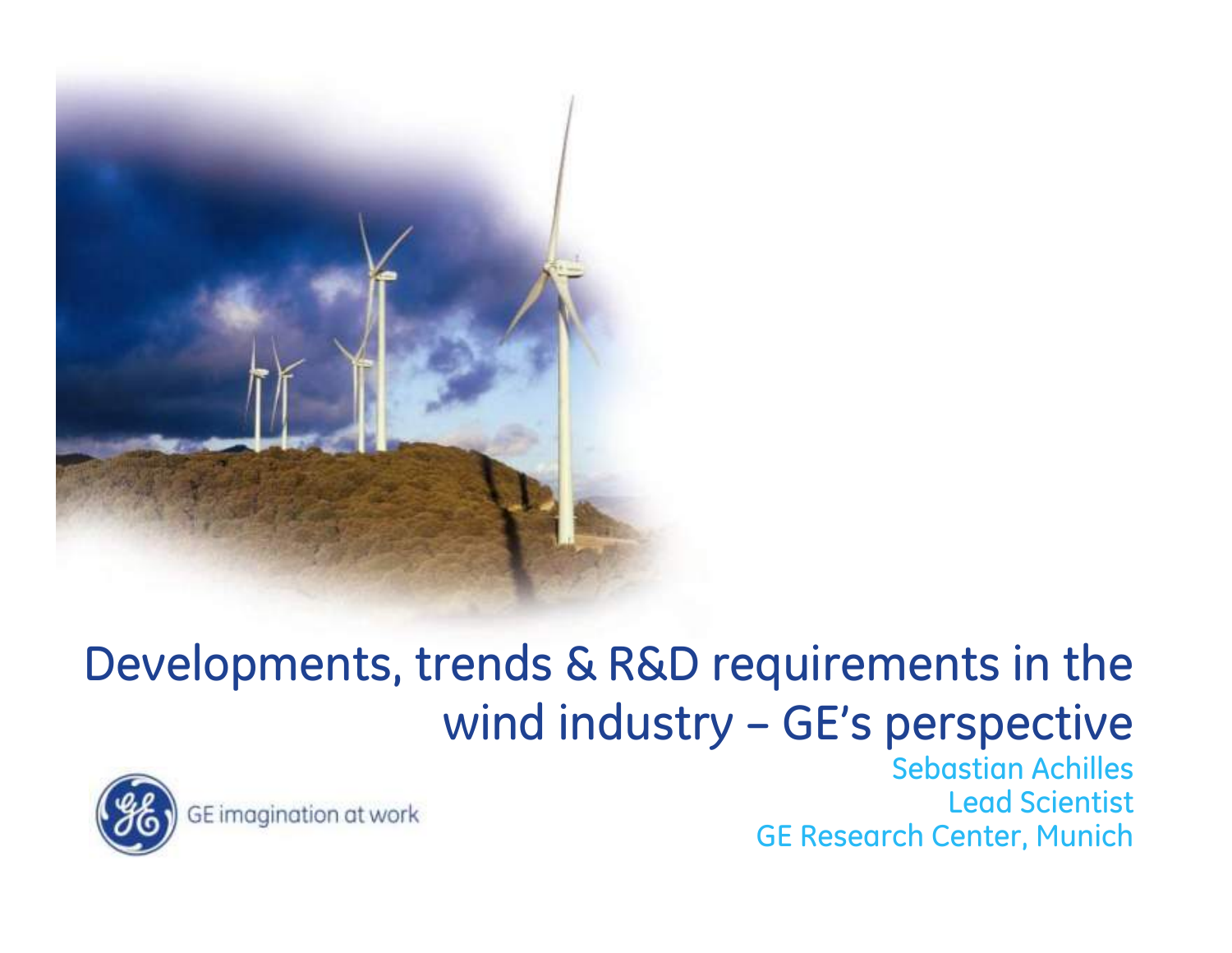## **Wind … A Viable Solution**



**12% CAGR impressive…but enough?**

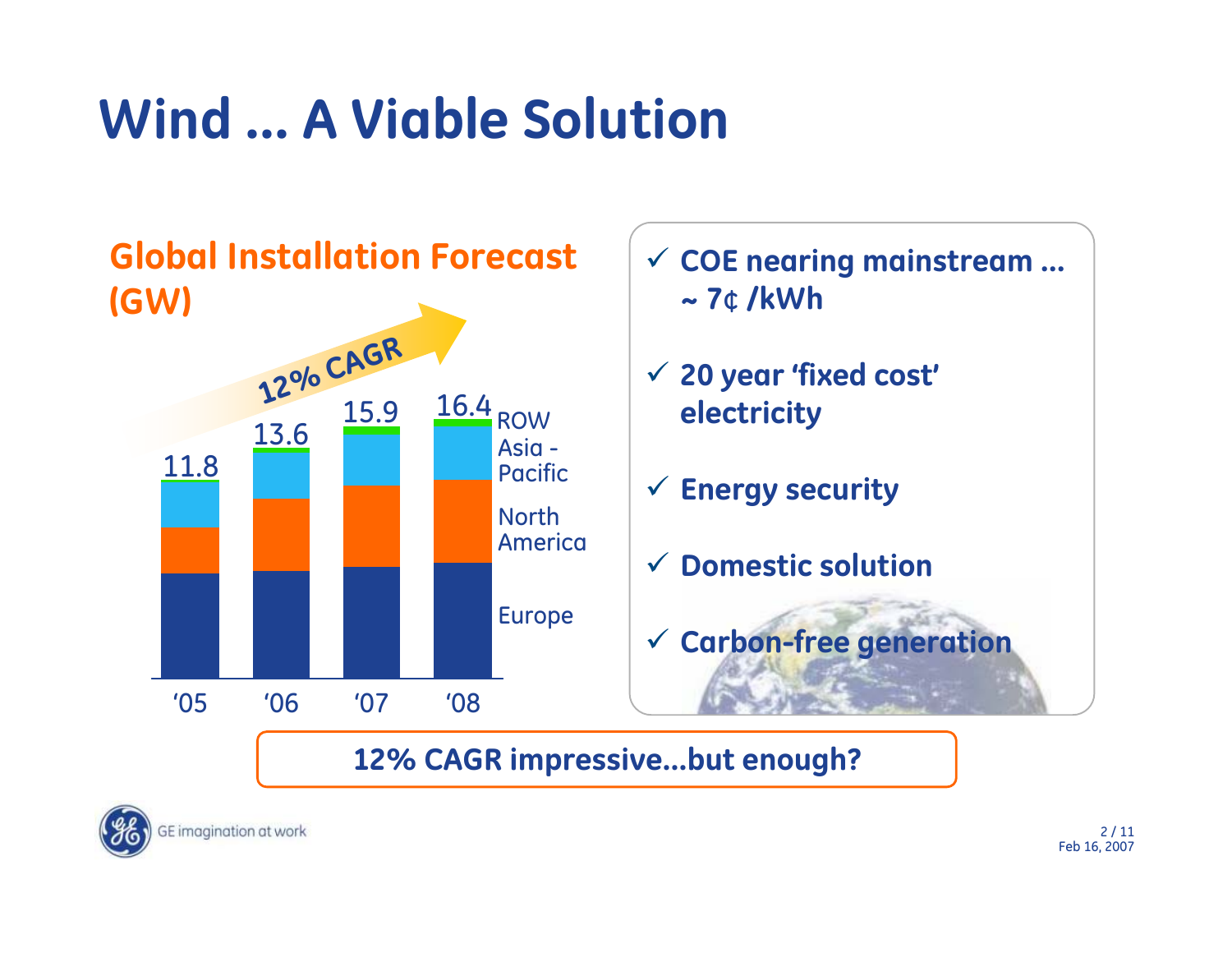#### **Growing demand for renewables …**

- Only 3% of electricity production
- Significant growth … ~25% CAGR ('95 '13)
- ~40% global power capital spending



- $\checkmark$  US ... 20% Wind '30
- $\checkmark$  EU ... 22% Wind '30
- $\checkmark$  UK ... 20% Renewables '20
- 9 Germany … 20% Renewables '15
- $\checkmark$  Ching ... 30 GW Wind '20
- $\checkmark$  Spain ... 20 GW Wind '11
- $\checkmark$  India ... 12 GW Wind '12

#### **World requi ring renewable energy solutions**

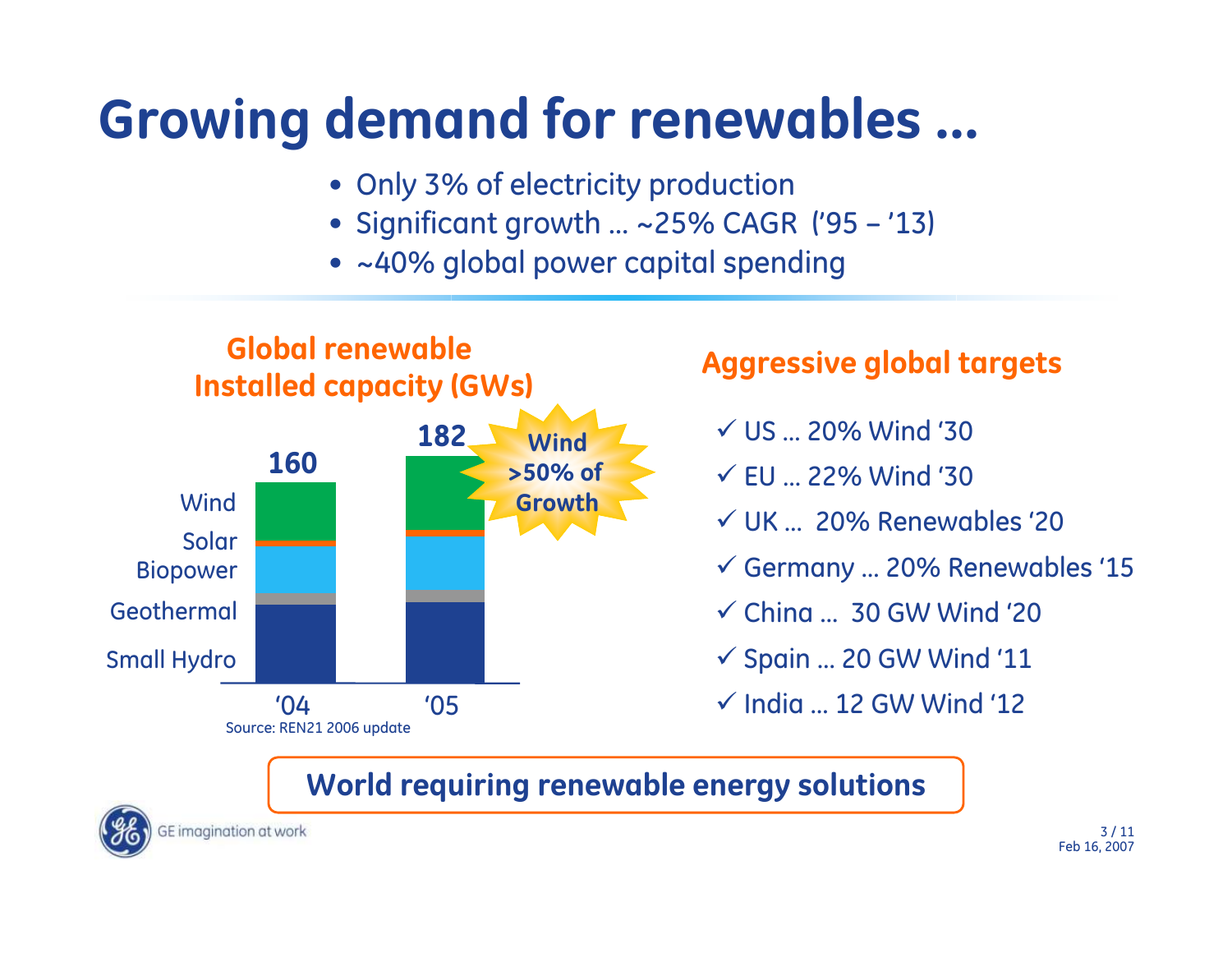## **Long-Term, Stable Policy**

#### **Keys To Success**

Transmission Strategy needed

Predictable Government Commitment

Emission Targets

R&D Support ...<br>Government & Industry

#### **Example: US**

#### $\Omega$ 5001,000 1,500 2,000 2,500 3,000 3,500 4,000 4,500 '98 '99 '00 '01 '02 '03 '04 '05 '06 '07 Annual Wind Capacity Additions **Partial PTC Year** Full PTC YearForecast with PTC extension'08**?**(MWs) **'09**

#### **Critical to Sustain Growth**

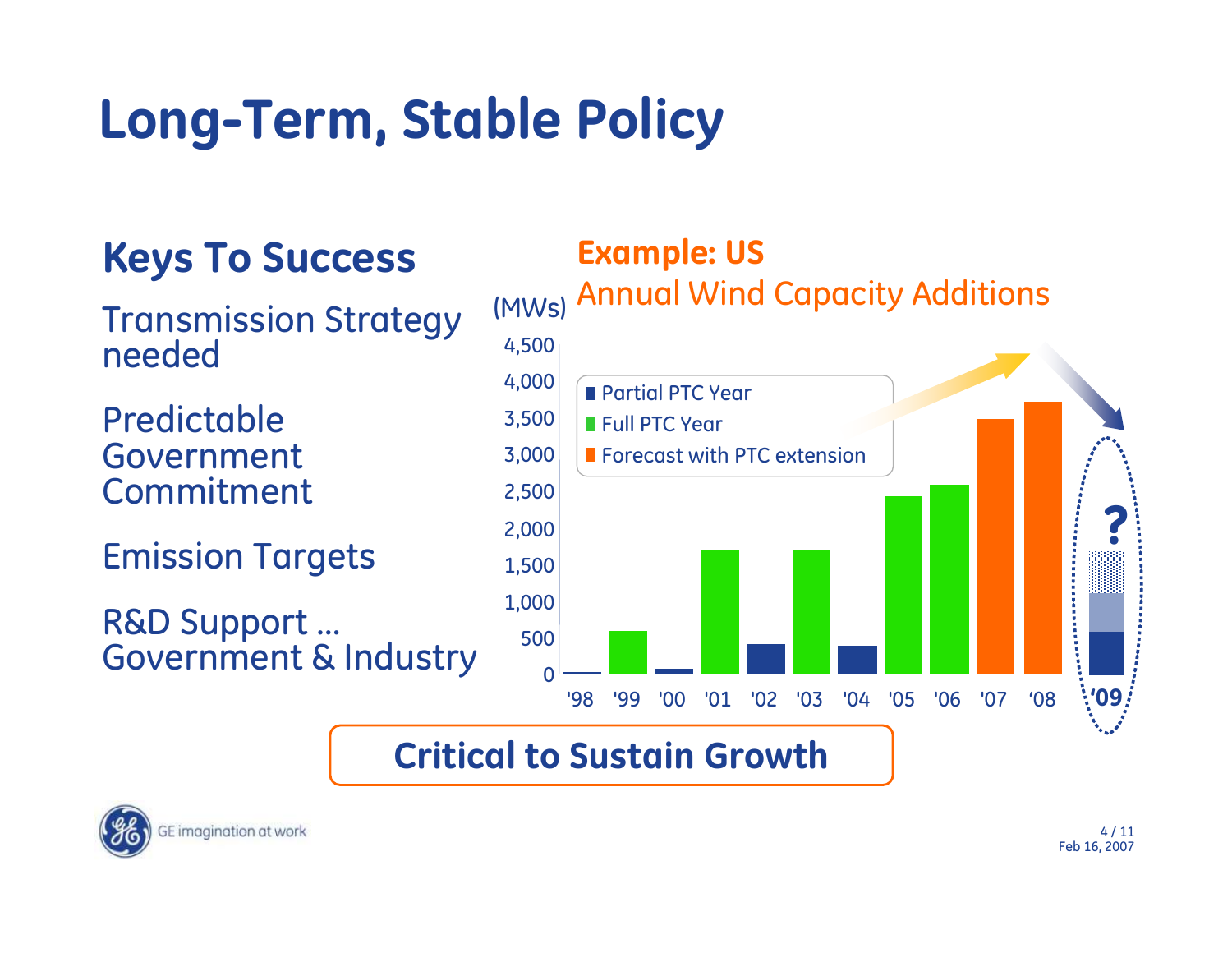#### **Product Portfolio**



Rotor Diame

#### 70.5/77/82.5 m 100 m 104/111 m

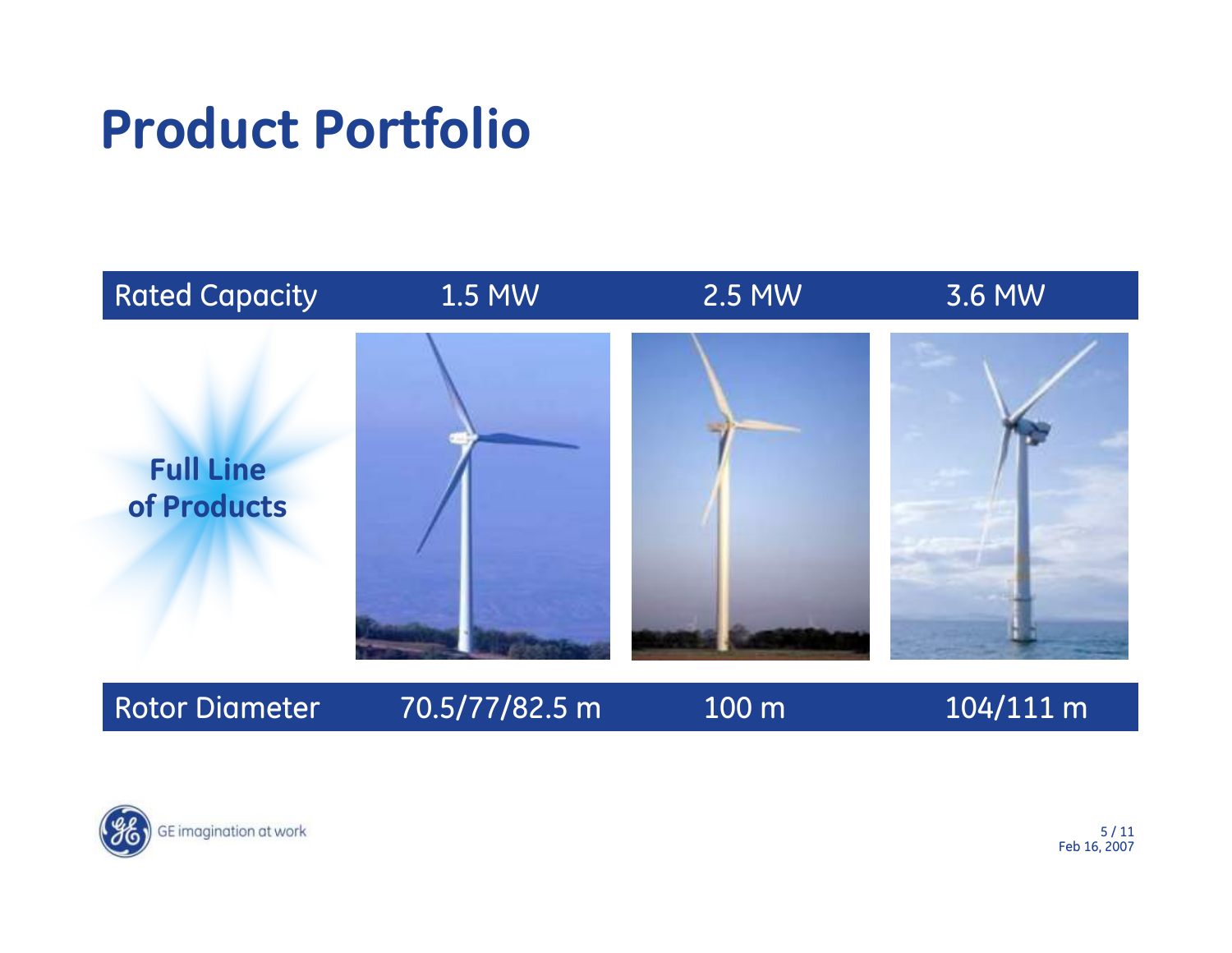## **GE Technology Focus**



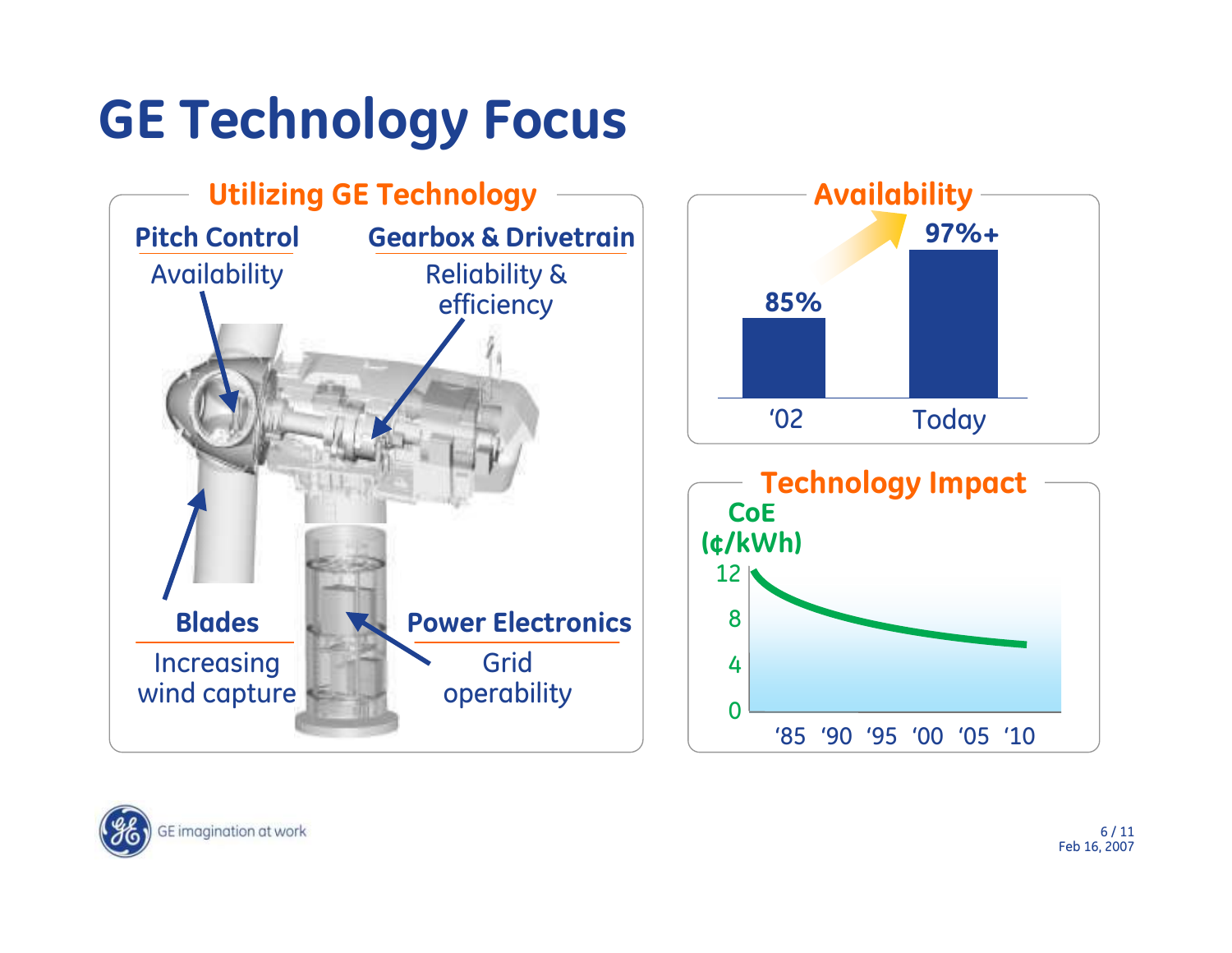## **Advancing Technology**

#### **Next Gen Turbines…**

- Higher capacity factors
- Improved Reliability
- Lighter, longer blades
- Advanced Controls
- Seamless Grid Integration



#### **~30% More Energy Capture**

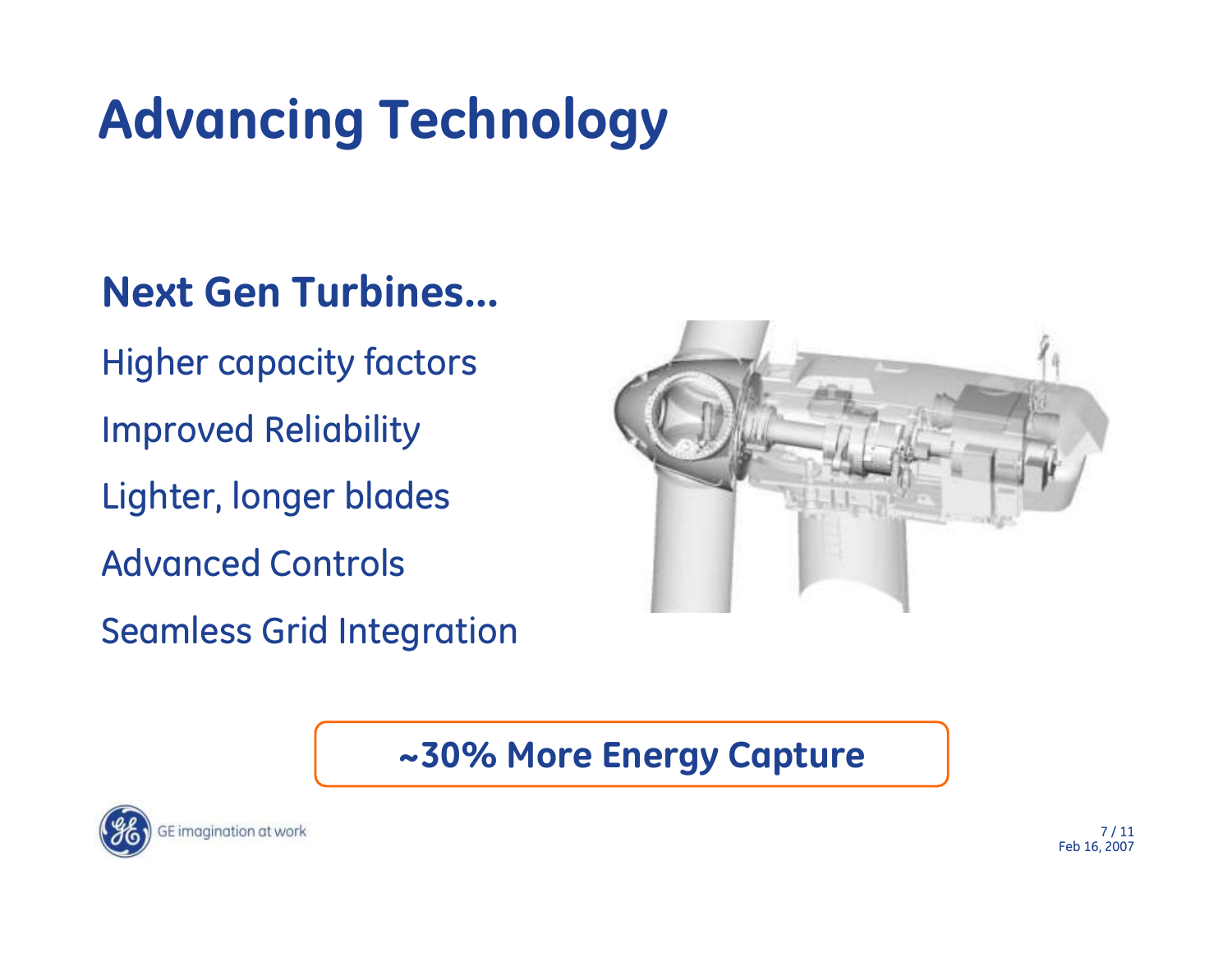### R&D Support from EWEA includes…

**Grid integration and dispatch ability**  to serve future large scale wind power plants: grid codes & accessibility

Wind resources: forecasting and data accuracy

**Standardization of certification & test procedures** 

**Offshore**, e.g. modeling and prediction of ocean and ice conditions

**Development** of components for large MW wind turbines



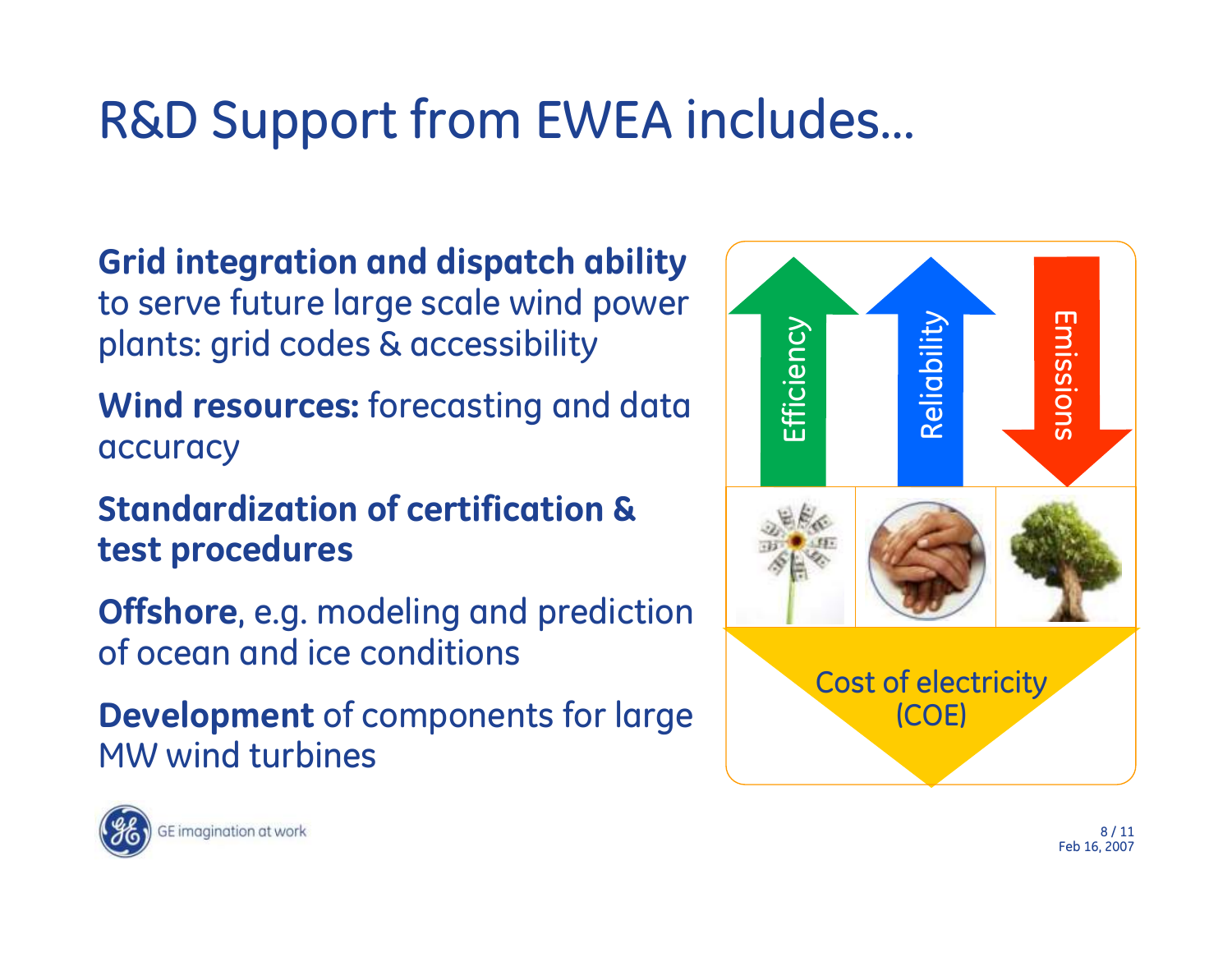#### Further R&D needs…

Efficiency, quality and reliability are the key long term drivers for OEMs.

…let's push together for

Feb 16, 2007

 $\checkmark$  more efficiency

 $\checkmark$  better quality

 $\checkmark$  higher reliability

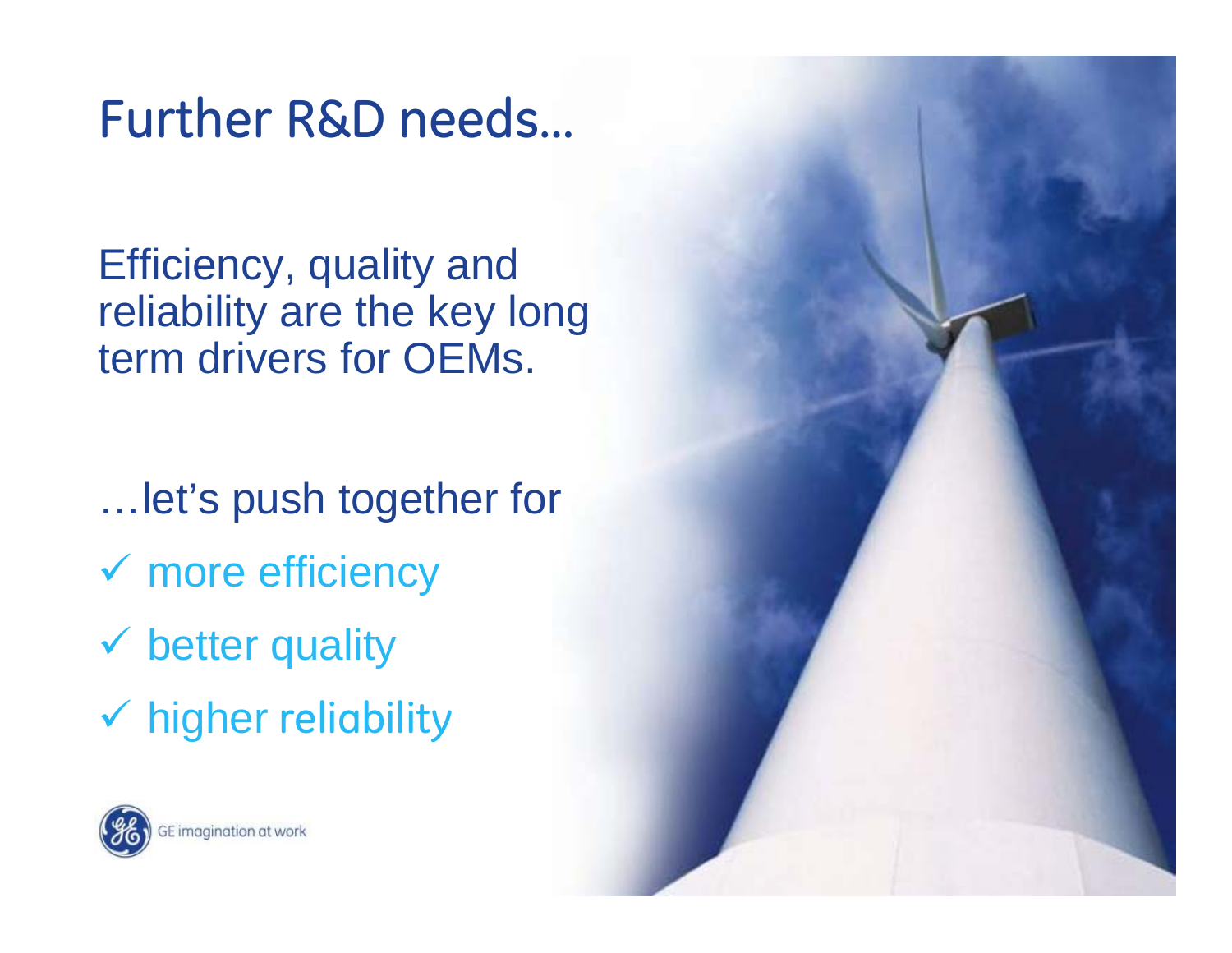#### GE is committed long term… **ecomagination**

GE's commitment to imagine and build innovative solutions that benefit our customers and society at large.

Our commitments include:

- Doubling our research investment
- •Introducing more ecomagination products
- •Reducing greenhouse gas emissions
- Make customers true partners
- Keeping the public informed